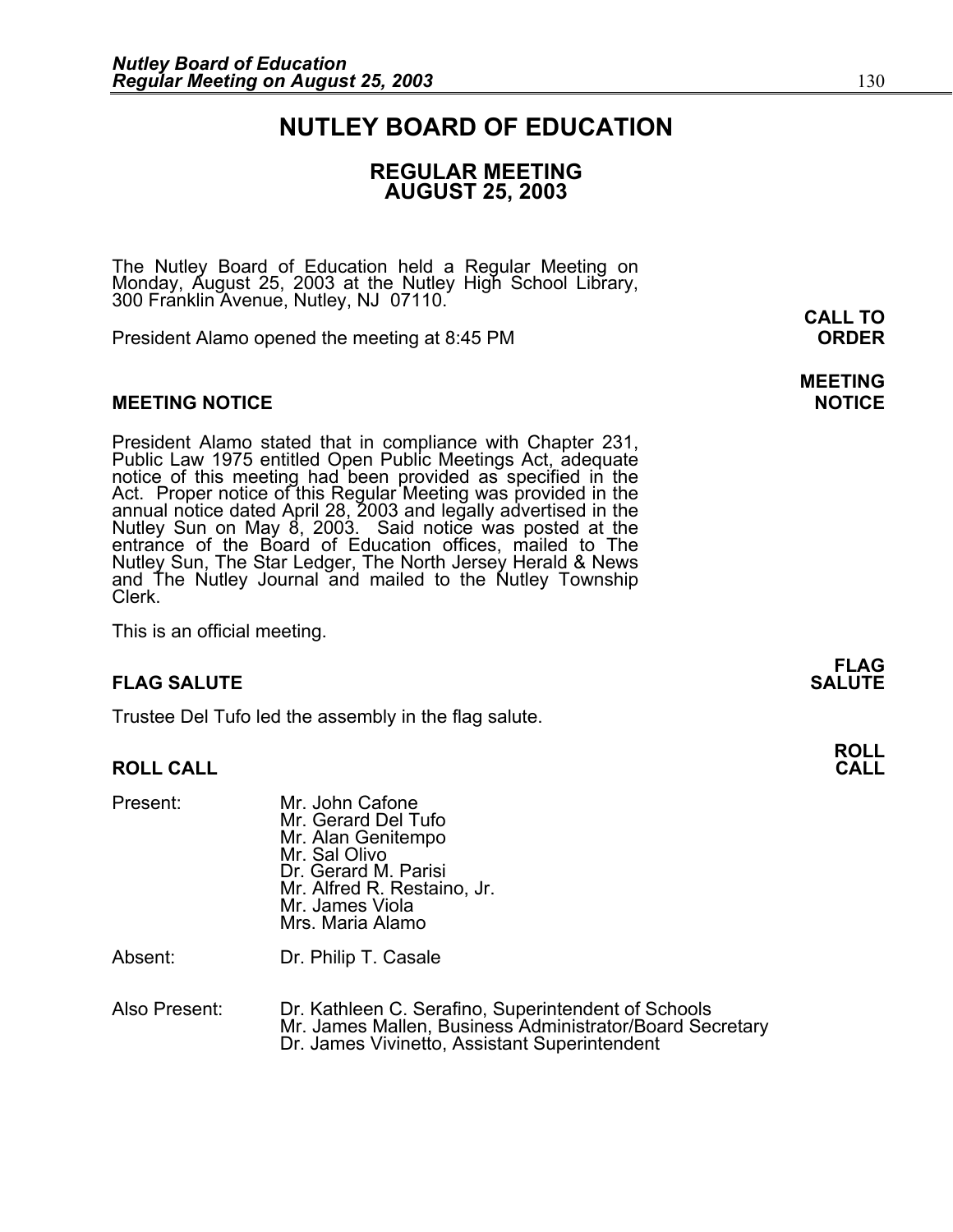### **APPROVAL OF MINUTES APPROVE**

BE IT RESOLVED that the Board of Education approves the minutes of the Special and Closed Executive Session Meetings of July 15, 2003, the Conference and Regular Meetings of July 28, 2003 and the Special Meeting of August

Trustee Cafone moved, Trustee Parisi seconded, and the Board unanimously approved by voice vote a motion to approve the minutes.

### **CORRESPONDENCE CORRESPONDENCE**

Board Secretary Mallen read the following correspondence:

A thank-you note from Tim Pearce for the Board's expression of sympathy on the passing of his mother.

A thank-you note from Terry Verdi for the savings bond for her perfect attendance.

A thank-you note from Chris Osieja for the Board's support of the  $15<sup>th</sup>$  year of "Let's Learn".

A letter from Peggie and George Morano regarding the name change of Yantacaw School.

### **SUPERINTENDENT'S REPORT SUPT'S REPORT A**

Dr. Serafino distributed and reviewed her annual Superintendent's Report, which highlighted many of the positive accomplishments of the Nutley School District in the 2002-03 school year. The Superintendent's Report, Schedule A, is appended to the minutes of this meeting.

### **BOARD SECRETARY'S REPORT**

Board Secretary Mallen presented the Board Secretary's Report dated August 25, 2003 as listed on the agenda.

Mr. Mallen commended Mr. Philip Nicolette and the buildings and grounds employees for their commendable efforts in getting the schools ready for the opening of the 2003-04 school year.

### **HEARING OF CITIZENS (Resolutions Only) THEARING OF STATE AND REARING OF STATE AND REARING OF**

None

**SUPERINTENDENT'S RESOLUTIONS SUPT'S** 

**BOARD SECRETARY'S** 

**CITIZENS** 

**RESOLUTIONS**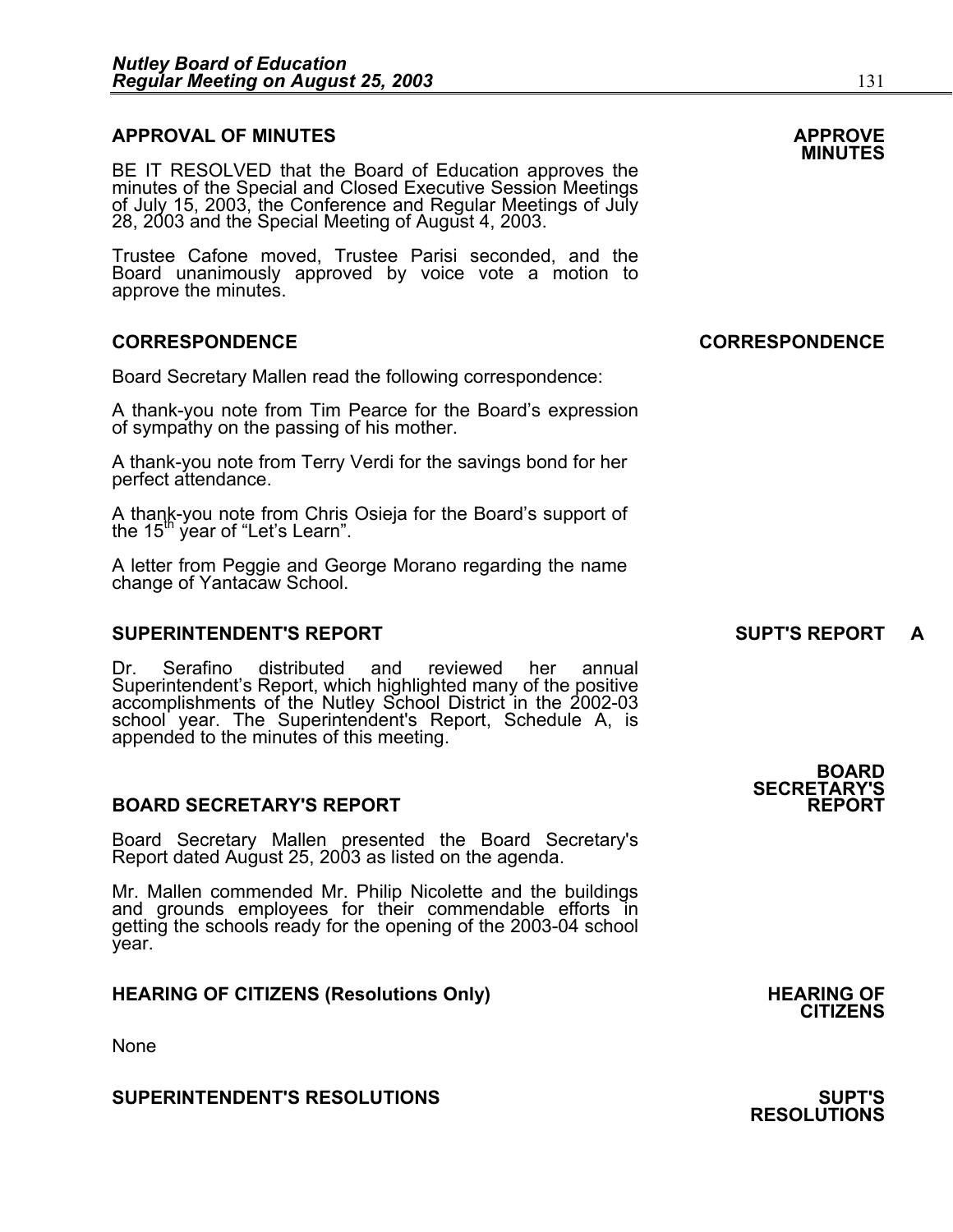Trustee Genitempo moved and Trustee Parisi seconded a motion that the Board approves the Superintendent's Resolutions numbers 1 through 19 as listed below.

The following nineteen resolutions recommended by the Superintendent were unanimously approved by roll call vote with the following exception:

1. Trustees Cafone and Restaino abstained on the approval of resolution No. 7, Appointment of Secretary/Clerical/Aide Substitutes.

### 1. **RETIREMENT – Teacher TEACHER**

BE IT RESOLVED that the Board of Education approves the acceptance of the retirement of Miss Elizabeth Foote, elementary teacher, effective October 1, 2003.

### AMEND<br>2. AMENDING APPOINTMENT – Professional Staff **APPOINT**

BE IT RESOLVED that the Board of Education approves the amending of the resolution, approved at the July 28, 2003<br>Board Meeting, to reflect a change in the part-time status and salary of Miss Lynn Sorrentino to full-time, conclusion of salary negotiations, the salary will be adjusted in accordance with the 2003-04 Teachers' Salary Guide.

### **3. AMENDING REAPPOINTMENTS - Buildings and Grounds**

BE IT RESOLVED that the Board of Education approves the amending of the resolution, approved at the May 22, 2003 Board Meeting, of Nikola Markovic to reflect a change in step and salary to Step 7, \$36,377, and a stipend of

#### 4. **AMENDING APPROVE PAYMENT - Occupational PAYMENT Therapist OCCUPATIONAL**

BE IT RESOLVED that the Board of Education approves the amending of the resolution, approved at the July 15, 2003 Board Meeting, of Occupational Therapist Donna Cargill for the months of July and August, 2003 to reflect a change in the total amount not to exceed \$1,993.75.

### **5. APPOINTMENTS – Instructional Aide**

BE IT RESOLVED that the Board of Education approves the appointment of Mrs. Mary Venable as instructional aide for the 2003-04 school year, effective September 1, 2003 at the<br>annual salary of \$15,759 –Step 7 in accordance with the<br>2002-03 Secretarial Guide. Upon conclusion of negotiations,<br>the salary will be adjusted in accordance with the Secretarial Salary Guide.

**PROF STAFF** 

**AMEND REAPPOINT** 

**AMEND APPROVE THERAPIST** 

> **APPOINT AIDE**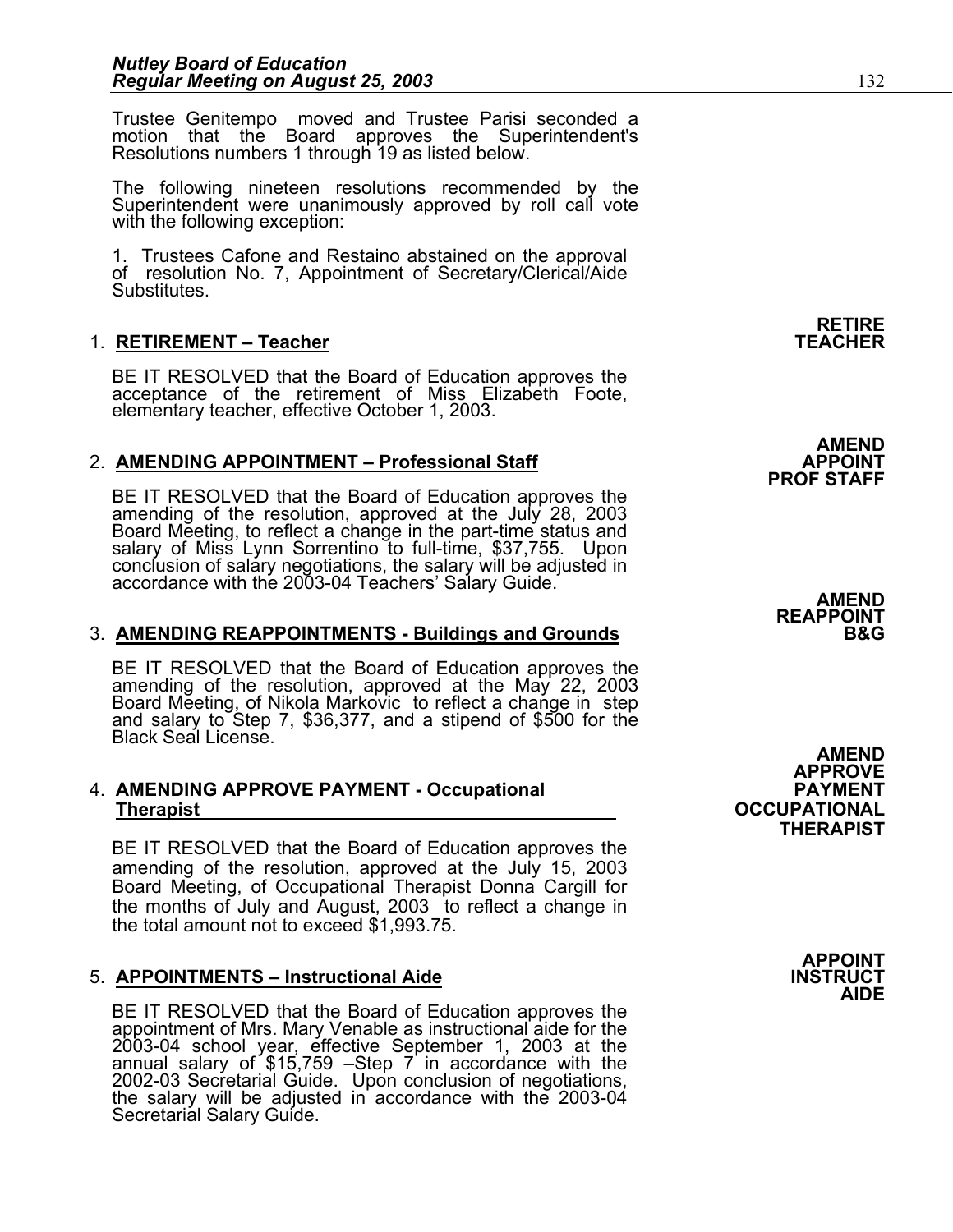### 6. **APPOINTMENTS - Teacher Substitutes**

BE IT RESOLVED that the Board of Education approves the appointments of the teacher substitutes listed on the attached Schedule B for the 2003-04 school year.

### 7. **APPOINTMENTS - Secretary/Clerical/Aide Substitutes**

BE IT RESOLVED that the Board of Education approves the appointments of the Secretary/Clerical/Aide Substitutes listed on the attached Schedule C for the 2003-04 school year.

### 8. **APPOINTMENTS- Substitutes**

BE IT RESOLVED that the Board of Education approves the following people as substitutes for the 2003-04 school year:

### **Custodian**

Richard L. Bolcato\* Joseph Pinto Ron Ruggiero\*

### **Cafeteria**

Krystyna Jozwicki Lorraine Saporito

### **Bus Aide**

Irene Picciano

\*BE IT FURTHER RESOLVED that the Board approves the application for emergent hiring as per the state criminal review procedure.

### 9. **APPOINTMENTS – BOE Extended Day Program**

BE IT RESOLVED that the Board of Education approves the appointments of the School Age Extended Day Program employees, for the 2003-04 school year listed on the attached Schedule D at the salaries indicated.

### 10. **APPOINTMENT – Asbestos Program Manager**

WHEREAS, the Asbestos Hazard Emergency Response Act of 1986 (AHERA) required the Board of Education to designate a person as Asbestos Program Manager who would be responsible to ensure that the requirements of the AHERA rules and regulations were properly implemented, and

**APPOINT D PROGRAM** 

**APPOINT<br>ASBESTOS MGR** 

### **APPOINT B SUBS**

**APPOINT C SEC./CLERICAL/** 

**APPOINT**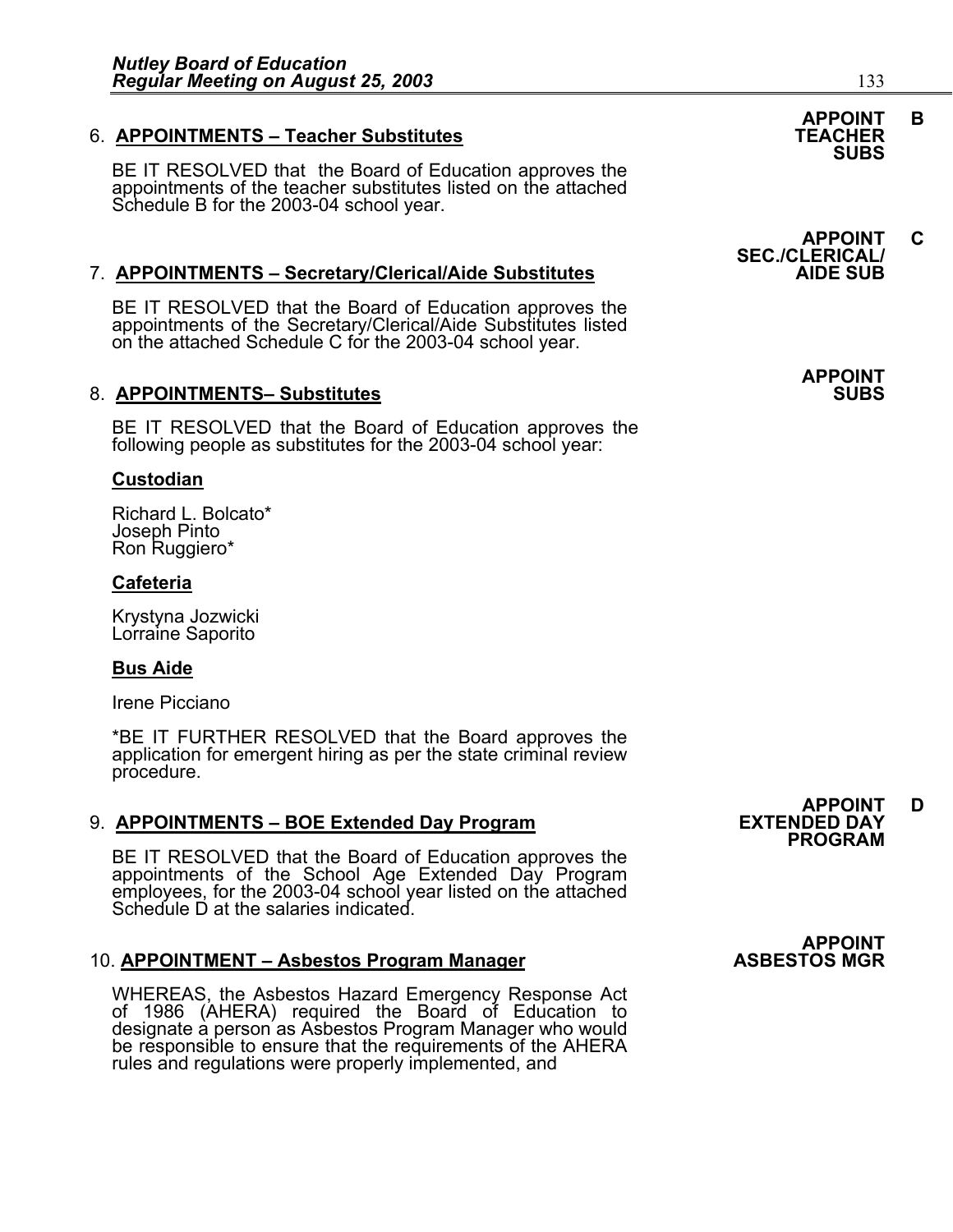NOW, THEREFORE, BE IT RESOLVED that the Board of Education appoints Philip Nicolette as the Asbestos Program Manager for the 2003-04 school year.

### 11. **ADOPTION OF FIVE-YEAR PLAN**

BE IT RESOLVED that the Board of Education approves the adoption of the Five-Year Plan: Curriculum Development and Educational Services as per Schedule E.

### 12. **EXTRA COMPENSATION EXTRA**

BE IT RESOLVED that the Board of Education approves the following personnel be paid extra compensation in the amounts indicated for services rendered:

#### **PAYMENT FOR CHILD STUDY TEAM SUMMER HOURS July 1 through July 31, 2003**

| \$1,812.30<br>2,315.56<br>3,007.13<br>718.35<br>1,837.11<br>2,951.52 |
|----------------------------------------------------------------------|
| 888.16                                                               |
|                                                                      |

### **PAYMENT FOR EVENING HOURS – GUIDANCE (as per contract)**

| Kathryn Comune   | \$190.52 |
|------------------|----------|
| James Mauro      | 190.52   |
| Susan Scerbo     | 190.52   |
| MaryFran Simmons | 190.52   |

## **PAYMENT FOR CONDUCTING "Hyperstudio" IN-SERVICE May 8, 13, 15, 20 and 22, 2003**

Christina Osieja \$675.60

### **SUPERINTENDENT'S ADVISORY COUNCIL – Priorities Report – July 15 and 17, 2003**

| Tracy Egan                 | \$257.60 |
|----------------------------|----------|
| Patricia Griffin           | 322.00   |
| Kathryn Koribanick         | 193.20   |
| Paula Lee                  | 257.60   |
| Ann Mary Mullane           | 225.40   |
| Deborah <sup>'</sup> Schop | 257.60   |

**ADOPT E**<br>FIVE-YEAR

**PLAN** 



**COMPENSATION**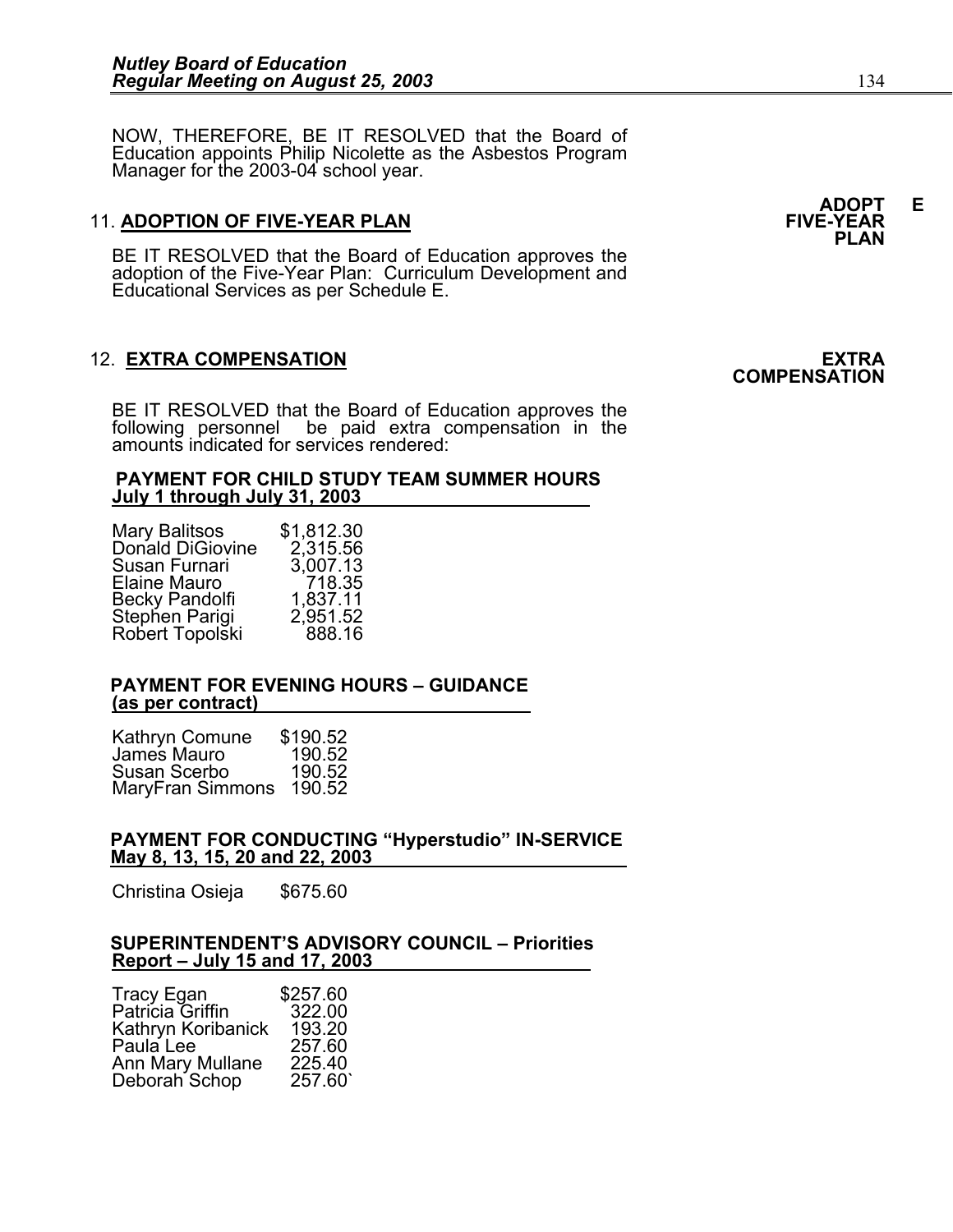#### **Intramurals - 6/30/03 - 8/11/03**

James Kelly \$1,208.25

### 13. **CHANGE-IN-TRAINING LEVEL ADJUSTMENT – LEVEL 2001-02 - 2002-03 School Year ADJUST**

BE IT RESOLVED that the Board of Education approves the change-in-training level adjustments for the personnel listed on the attached Schedule F for the 2001-02 and 2002-03 school year.

#### 14. **CHANGE-IN-TRAINING LEVELS LEVELS**

BE IT RESOLVED that the Board of Education approves the personnel, as per the attached Schedule G, to be advanced to the proper level of the salary guide in accordance with Board of Education Regulations, said teachers having completed the necessary college courses to qualify for such advancement, to<br>be effective September 1, 2003. Upon conclusion of negotiations, the salary will be adjusted in accordance with the 2003-04 Teachers' Salary Guide.

### 15. **SPECIAL CLASS PLACEMENT – Educationally CLASS Disabled Students PLACEMENT**

BE IT RESOLVED that the Board of Education hereby authorizes the Superintendent of Schools to assign classified handicapped children to education programs according to how they can best achieve success in learning in accordance with the rules and regulations pursuant to Title 18A, Chapter 46, NJ Statutes, and Title 6, Chapter 28, NJ Administrative Code, and

BE IT FURTHER RESOLVED that the Board of Education authorizes the attendance of Nutley students at the special education classes for the 2003-04 school year as per the attached Schedule H.

## 16. **PLACEMENT OF OUT-OF-DISTRICT SPECIAL SPECIAL ED EDUCATION STUDENTS STUDENTS**

BE IT RESOLVED that the Board of Education approves the placement of out-of-district special education students from the following districts in the following classifications for the 2003-04 school year:

**CHANGE F TRAINING** 

**CHANGE G TRAINING**

**PLACEMENT OUT-OF-DISTRICT**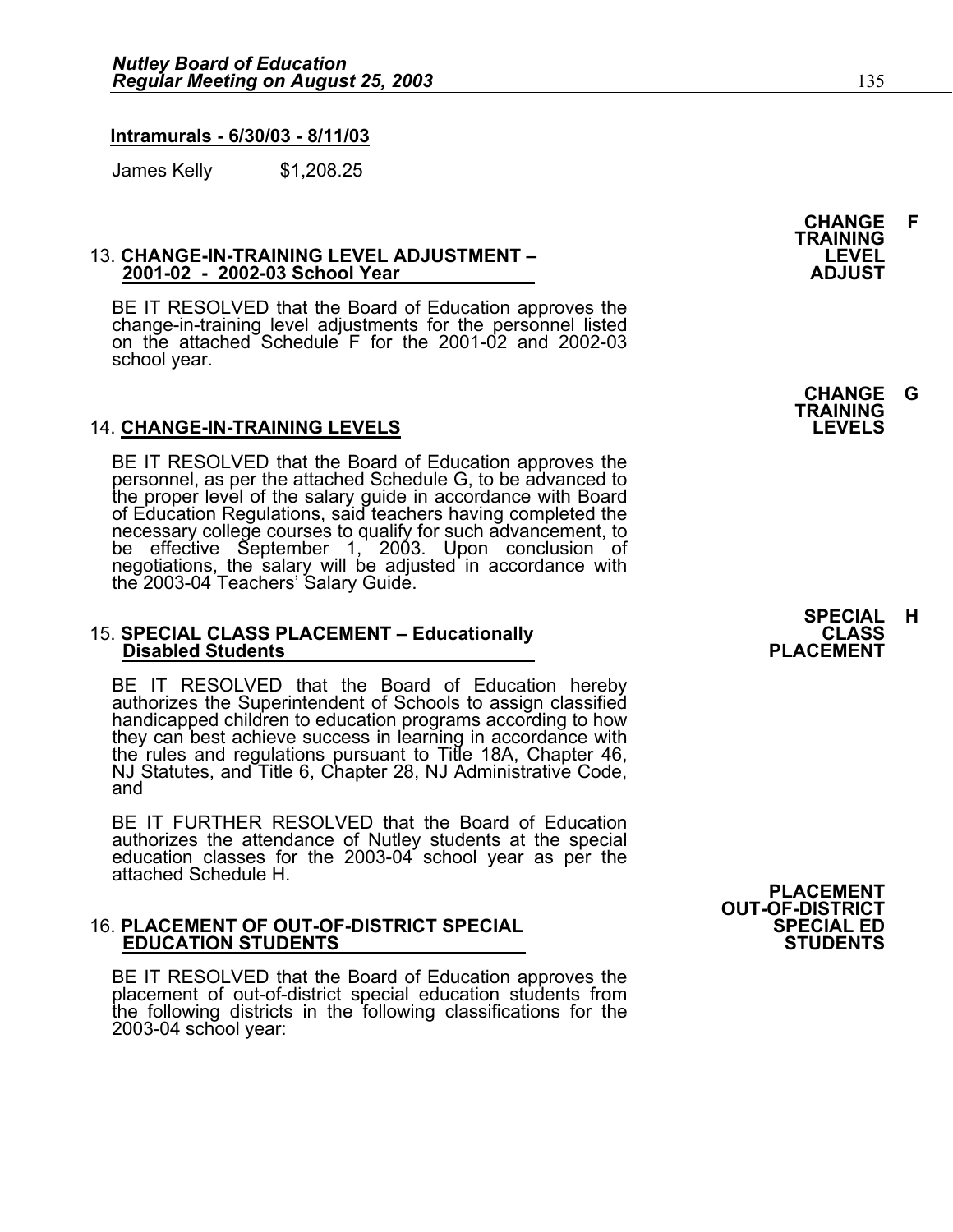| <b>District</b>    | <b>Students</b> | Classification | School                          |
|--------------------|-----------------|----------------|---------------------------------|
| <b>East Newark</b> |                 | MD             | High School<br>(LLD Program)    |
| Irvington          |                 | l I I )        | Lincoln School<br>(Resource Rm) |
|                    |                 | MD             | Lincoln School<br>(LLD Program) |

### 17. **LEAVE OF ABSENCE - TEACHER TEACHER**

 BE IT RESOLVED that the Board of Education approves a medical leave of absence for Mrs. Christina Chmiel, Librarian, from September 26 through October 10, 2003.

### 18. LONGEVITY PAY

BE IT RESOLVED that the Board of Education authorizes the approval of the following longevity payments:

### **Teachers**

| <b>Rachel Daly</b>          | $(15 \text{ years})$  |
|-----------------------------|-----------------------|
| Jainine Gambaro             | $(15 \text{ years})$  |
| <b>Florence Gebbie</b>      | $(25 \,\text{years})$ |
| <b>Hillary Hill Trovato</b> | (25 years)            |
| Paula Kasner                | (25 years)            |
| <b>Richard Koegel</b>       | $(20 \text{ years})$  |
| Anne Laudadio               | (20 years)            |
| <b>Becky Pandolfi</b>       | $(15 \text{ years})$  |
| Nancy Szura                 | (25 years)            |

### **Administrator**

Mariana Francioso (20 years)

### **Executive Secretary**

Joyce Marando \$2,833 (prorated) Eff.9/1/03 (20 yrs.)

### **19. TRANSFER OF PERSONNEL**

BE IT RESOLVED that the Board of Education approves, upon the recommendation of the Superintendent of Schools, the following transfer:

Name From To

Heather Monterosa Radcliffe Washington

## **TRANSFER<br>OF PERSONNEL**

## **LONGEVITY**

**LEAVE OF ABSENCE**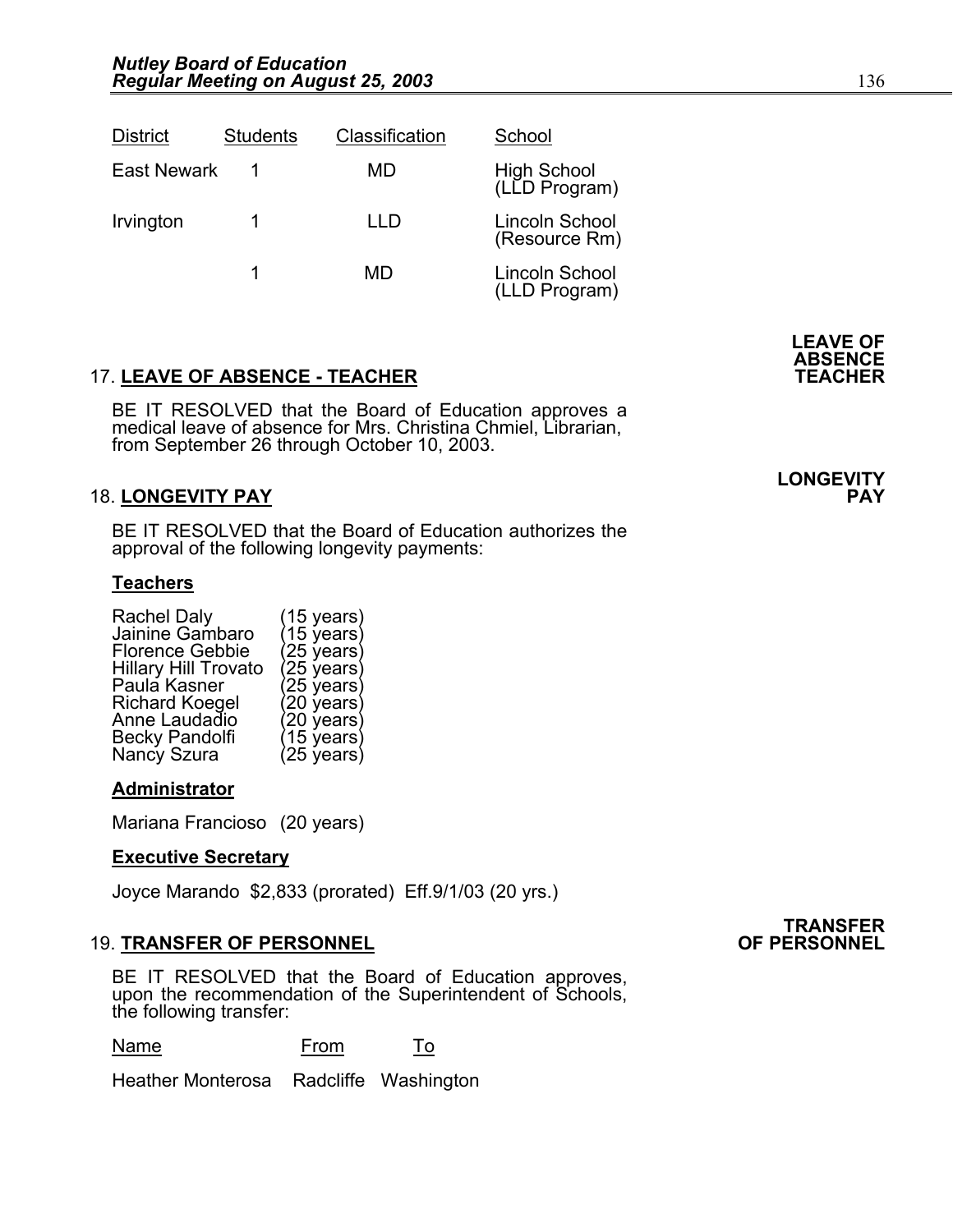Trustee Viola moved and Trustee Cafone seconded a motion that the Board approves the Superintendent's Resolutions numbers 20 through 35 as listed below.

The Superintendent's Resolutions numbers 20 through 35 were unanimously approved by roll call vote with the following exception:

1. Trustees Olivo and Viola abstained on the approval of resolution No. 22, CONTRACT - Superintendent of Schools/ Chief School Administrator.

### 20. APPOINTMENT - Professional Staff

BE IT RESOLVED that the Board of Education approves the<br>appointment of Mrs. Donna Zarra as Speech Language<br>Therapist for the 2003-04 school year, effective September 1,<br>2003 at the annual salary of \$39,727, B.A. Step 7, in conclusion of salary negotiations your salary will be adjusted in accordance with the 2003-04 Teachers' Salary Guide.

BE IT FURTHER RESOLVED that the Board approves the application for emergent hiring as per the state criminal review procedure.

### **21. APPOINTMENTS - Athletics**

BE IT RESOLVED that the Board of Education approves the athletic appointments listed below for the 2003-04 school year on the salary guide at the classification and step as indicated in accordance with the 2002-03 Coaches' Salary Guide. Upon conclusion of negotiations the salary will be adjusted in accordance with the 2003-04 Coaches' Salary Guide:

| Sport                                                                 | Name                                              | Step   | Salary                    |
|-----------------------------------------------------------------------|---------------------------------------------------|--------|---------------------------|
| <b>ICE HOCKEY</b>                                                     |                                                   |        |                           |
| <b>Head Coach</b><br><b>Assistant Coach</b><br><b>Assistant Coach</b> | *Thomas Gross<br><b>Timothy Fox</b><br>Eric Puzio | 3<br>3 | \$6,371<br>4,730<br>4,505 |

\*BE IT FURTHER RESOLVED that the Board approves the application for emergent hiring as per the state criminal review procedure.

### 22. **CONTRACT - Superintendent of Schools/Chief School SUPERINTENDENT Administrator OF SCHOOLS**

BE IT RESOLVED that the Board of Education approves the contract of Dr. Kathleen C. Serafino as the Superintendent of Schools/Chief School Administrator for the period of July 1, 2003 through June 30, 2006, at the agreed u amended benefits.

**CONTRACT<br>SUPERINTENDENT** 

**APPOINT<br>PROF STAFF**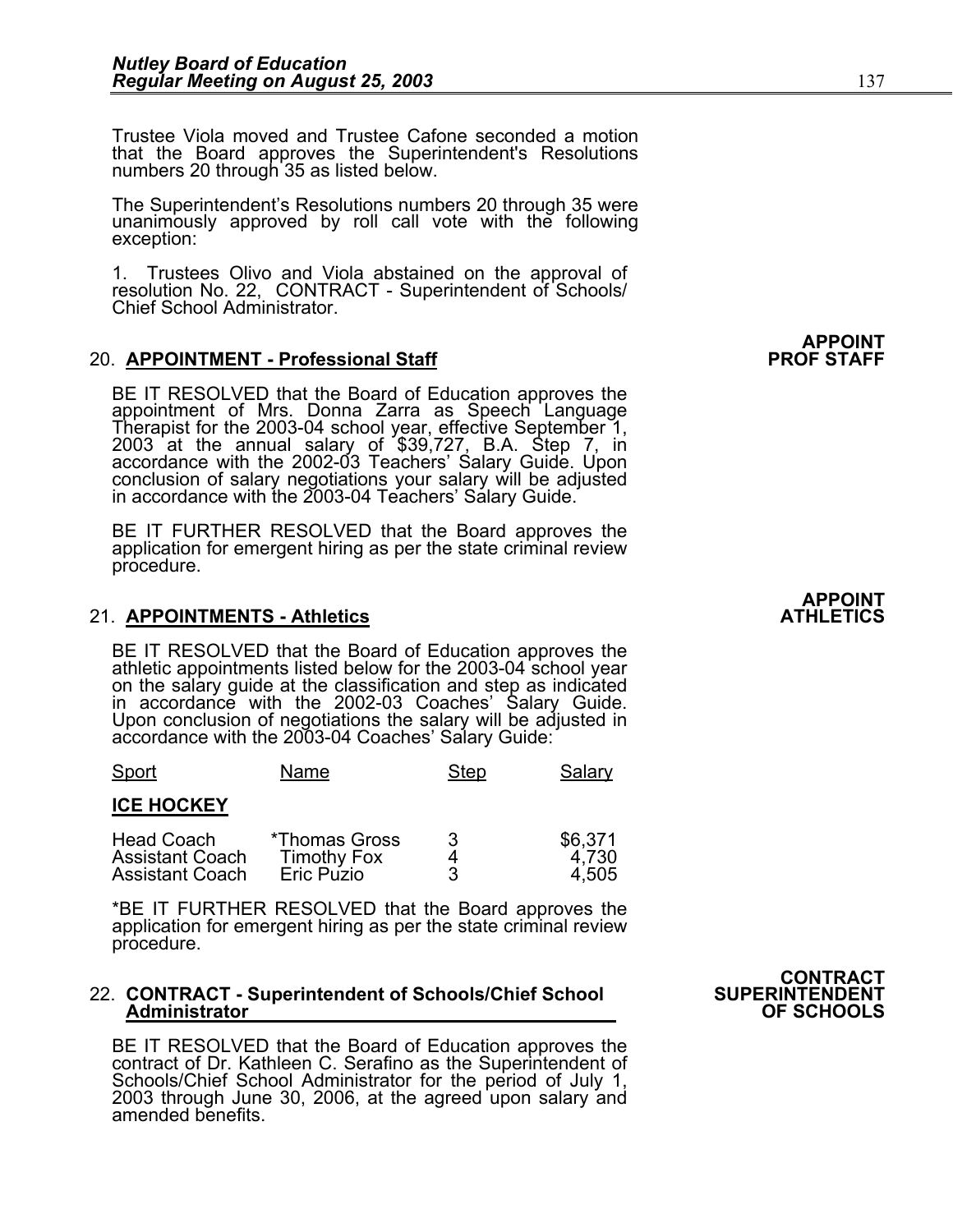### 23. **AMENDING REAPPOINTMENT - Professional Staff REAPPOINT PROF STAFF**

BE IT RESOLVED that the Board of Education approves the amending of the resolution, approved at the May 22, 2003 Board amending of the resolution, approved at the May 22, 2003 Board<br>Meeting, to reflect a change in the part-time status and salary of<br>Mrs. Rosa Santoriello to full-time, \$47,109. Upon conclusion of salary negotiations, the salary will be adjusted in accordance with the 2003-04 Teachers' Salary Guide.

### 24. APPOINTMENT - Professional Staff **PROF STAFF**

BE IT RESOLVED that the Board of Education approves the appointment of Miss Dana DiGiacomo as teacher for the 2003-04 school year, effective September 1, 2003 at the<br>annual salary of \$18,878, B.A. Step 6 (p/t.5) in accordance with the 2002-03 Teachers' Salary Guide. Upon conclusion of salary negotiations, the salary will be adjusted in accordance with the 2003-04 Teachers' Salary Guide.

# 25. **APPOINTMENT - Permanent Unassigned Substitute** PERMANENT<br>BE IT RESOLVED that the Board of Education approves the **UNASSIGNED SUB**

appointment of Miss Laura Beck as a permanent unassigned substitute for the 2003-04 school year, at the rate of \$78 per day and fringe benefits which include State Health Benefits and dental plans.

BE IT FURTHER RESOLVED that this candidate met the district's requirements for the permanent unassigned substitute position which is the possession of a County Substitute certificate.

### 26. **APPOINTMENT - Professional Staff**

BE IT RESOLVED that the Board of Education approves the<br>appointment of Miss Marianina Salvetta as teacher for the 2003-04 school year, effective September 1, 2003 at the annual salary of \$19,864, B.A. Step 7 (p/t.5) in accordance with the 2002-03 Teachers' Salary Guide. Upon conclusion of salary negotiations, the salary will be adjusted in accordance<br>with the 2003-04 Teachers' Salary Guide, and

BE IT ALSO RESOLVED that the Board of Education approves the appointment of Miss Salvetta as a Child Care Instructor (p/t) for the School Age Extended Day Child Care<br>Program, for the 2003-04 school year, at an hourly rate of<br>\$21.00.

BE IT FURTHER RESOLVED that the Board approves the application for emergent hiring as per the state criminal review procedure.

# **AMEND<br>REAPPOINT**

**APPOINT** 

**APPOINT** 

**APPOINT<br>PROF STAFF**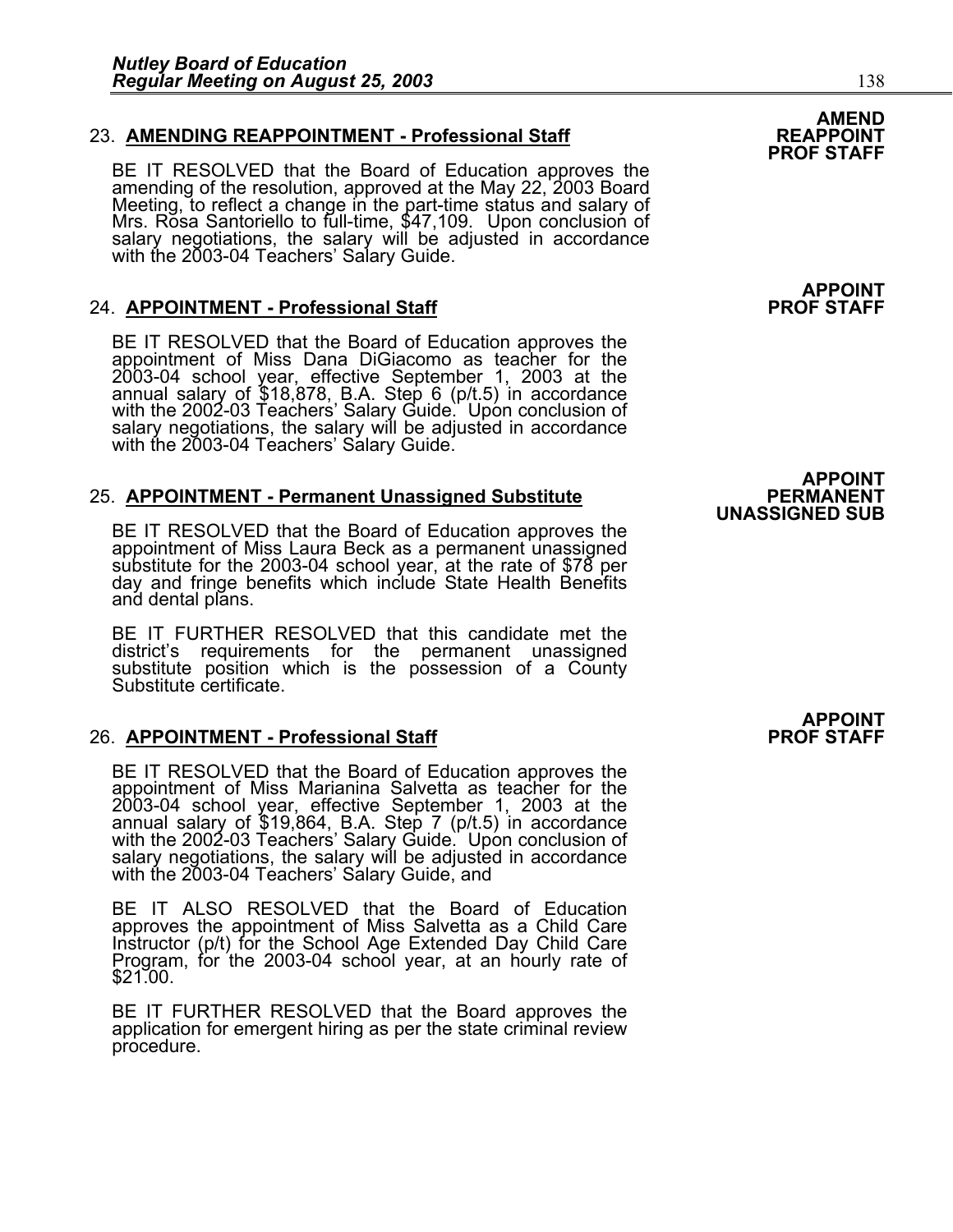### 27. **APPOINTMENT - Clerk Typist**

BE IT RESOLVED that the Board of Education approves the appointment of Mrs. Michele Ferdinando as a ten-month clerk typist for the 2003-04 school year, effective September 1, 2003 at the annual salary of \$17,478, which is in accordance with the 2002-03 Secretarial Salary Guide. Upon conclusion of negotiations, the salary will be adjusted in accordance with the 2003-04 Secretarial Salary Guide.<br>APPOINT **APPOINT**<br>/RESIDENCY

## **RESIDENCY/ APPOINTMENT - School Residency/Resource/Safety RESOURCE/** 28. **Officer - ten-month position SAFETY**

BE IT RESOLVED that the Board of Education approves the appointment of Mr. Natale Ferrara as a ten-month School Residency/Resource/Safety Officer for the 2003-04 school year, effective September 1, 2003, at the annual salary of<br>\$25,000.

### **29. APPOINTMENT - Secretary**

BE IT RESOLVED that the Board of Education approves the appointment of Mrs. Angela Gariano as a Group 1, ten-month secretary for the 2003-04 school year, effective September 1, 2003 at the annual salary of \$21,674 (1-7), w accordance with the 2003-04 Secretarial Salary Guide. Upon conclusion of negotiations, the salary and step will be adjusted in accordance with the 2003-04 Secretarial Salary Guide.

### 30. **APPOINTMENT - Business Office Aide** BUSINESS

BE IT RESOLVED that the Board of Education approves the appointment of Kathleen Spera as a Business Office Aide for the 2003-04 school year, effective September 1, 2003, at the hourly rate of \$12.70 in accordance with the hourly rate established by the Board of Education.

### **31. APPOINTMENT - Head Custodian Array Advisory Control Array Array Array Array Array Array Array Array Array Array Array Array Array Array Array Array Array Array Array Array Array Array Array Array Array Array Array Arr**

BE IT RESOLVED that the Board of Education appoints<br>Timothy Pearce as Elementary Head Custodian, at the annual salary of \$32,238, Group 3 - Step 5½, prorated, effective September 1, 2003, in accordance with the 2003-04 Custodial Salary Guide. Salary Guide. **APPOINT APPOINT** 

### **32. APPOINTMENT - Summer Custodial Employment**

BE IT RESOLVED that the Board of Education approves the following personnel to be employed as summer custodial and

**APPOINT** 

**TYPIST** 

**OFFICER** 

**APPOINT** 

**APPOINT OFFICE AIDE** 

**APPOINT CUSTODIAN** 

**SUMMER EMPLOYMENT**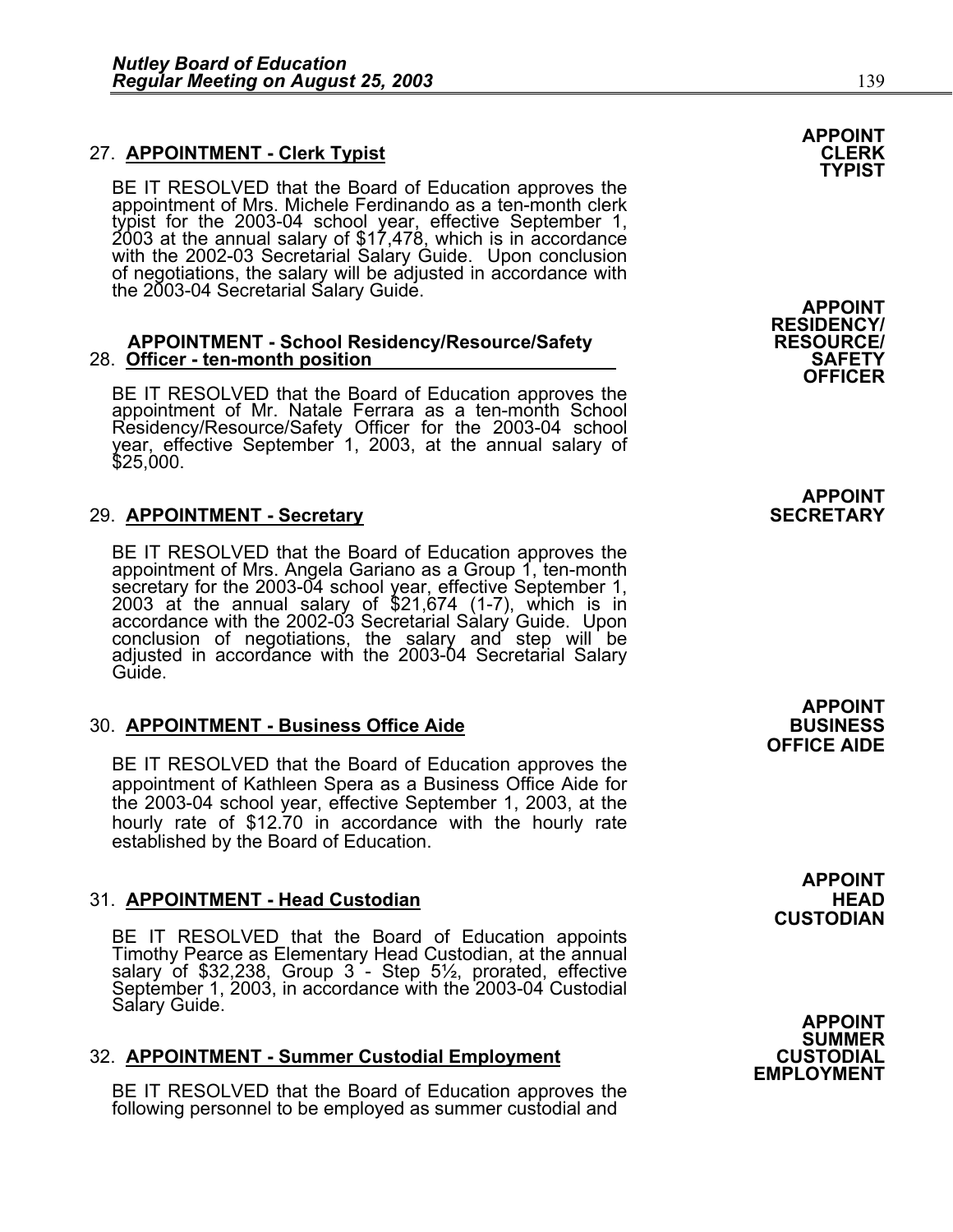grounds employees for the 2003-04 school year:

|            | <b>Step</b> | <b>Hourly Rate</b> |
|------------|-------------|--------------------|
| David Cook |             | \$8.00             |

### 33. **CHANGE OF ASSIGNMENT - Custodian**

BE IT RESOLVED that the Board of Education approves a change of assignment for Peter Russo to the position of night custodian on a continued probationary basis, effective<br>September 1, 2003, at the annual salary of \$27,049 (Group 2,<br>Step 3), plus \$1,500 night stipend, prorated, which is in<br>accordance with the 2003-04 Custodial Salary Gui

### 34. **REAPPOINTMENTS - District- Wide Employees**

BE IT RESOLVED that the district-wide employees listed below be reappointed for the 2003-04 school year at the salaries indicated:

|                                               | 2003-04<br><b>Salary</b> | Longevity |
|-----------------------------------------------|--------------------------|-----------|
| <b>Superintendent of Schools</b>              |                          |           |
| Kathleen C. Serafino                          | \$<br>151,268            |           |
| <b>Assistant Superintendent of Schools</b>    |                          |           |
| James S. Vivinetto                            | 130,739                  |           |
| <b>Business Administrator/Board Secretary</b> |                          |           |
| James Mallen                                  | 122,000*                 |           |
| <b>Manager of Accounts</b>                    |                          |           |
| Unglaub, Jean                                 | 66,658                   | 3,800     |
| <b>Bookkeeper</b>                             |                          |           |
| Layden, Linda                                 | 44,975                   |           |
| <b>Manager Buildings &amp; Grounds</b>        |                          |           |
| <b>Philip Nicolette</b>                       | 71,817                   | 1,200     |
| <b>Cafeteria Director</b>                     |                          |           |
| Scarpa, Linda                                 | 58,377                   | 1,450     |

**CHANGE OF ASSIGNMENT** 

**DISTRICT-WIDE**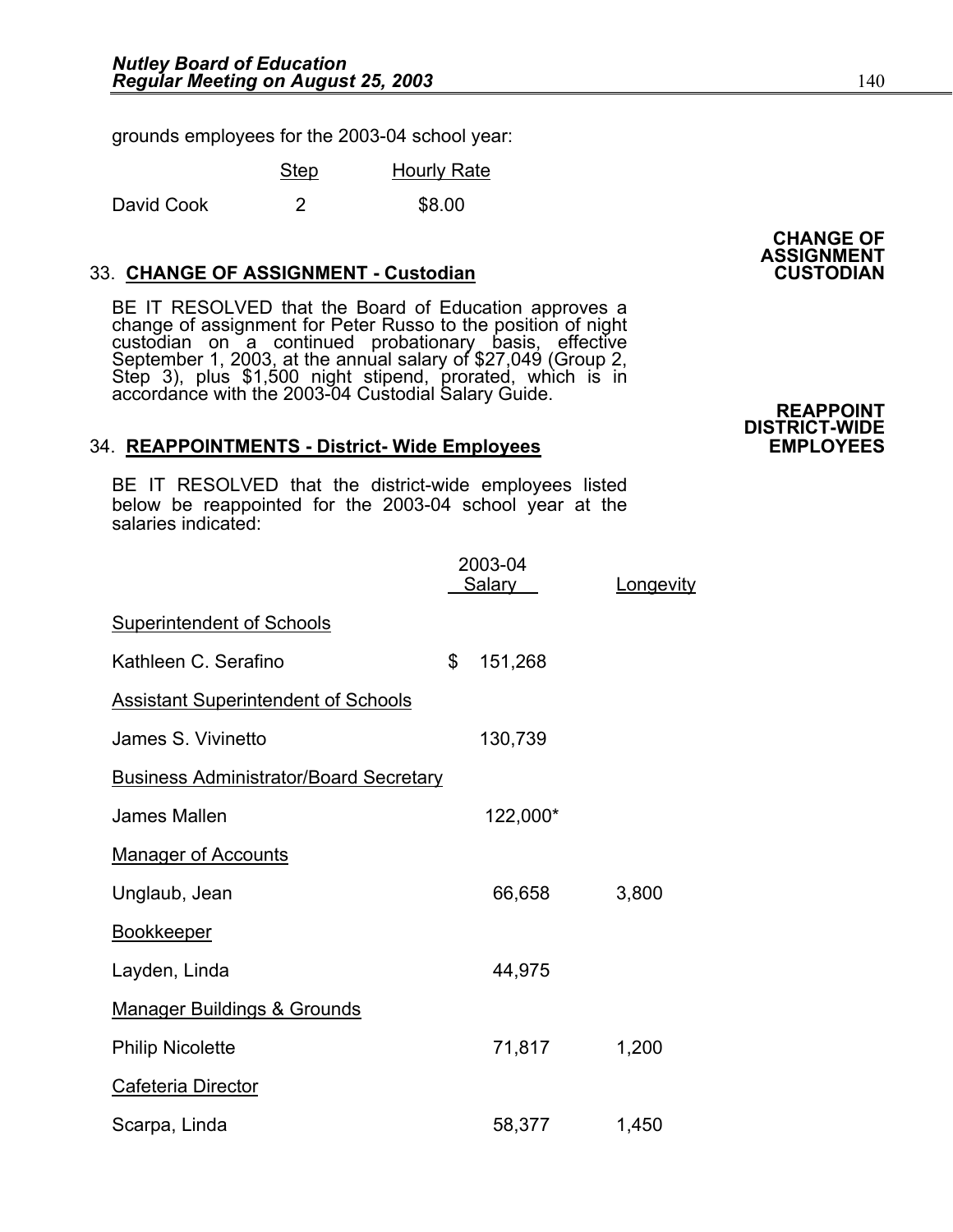|                                                   | 2003-04<br>Salary | Longevity           |
|---------------------------------------------------|-------------------|---------------------|
| <b>Transportation Coordinator</b>                 |                   |                     |
| Hollywood, Peggy                                  | 35,000            |                     |
| <b>Occupational Therapist</b>                     |                   |                     |
| Cargill, Donna                                    | 52,520            |                     |
| <b>Computer Operations Coordinator</b>            |                   |                     |
| Cameron, Candy                                    | 54,000            | 3,400               |
| <b>Computer Network Technician</b>                |                   |                     |
| Viemeister, lan                                   | 53,685            |                     |
| <b>Computer Technician</b>                        |                   |                     |
| Moreo, George                                     | 42,361            |                     |
| <b>Athletic Trainer</b>                           |                   |                     |
| Cummings, Linnette                                | 48,195            |                     |
| <b>Treasurer of School Moneys</b>                 |                   |                     |
| Wilson, David                                     | 6,798             |                     |
| <b>School Physicians</b>                          |                   |                     |
| Prystowsky, Barry, M.D.<br>Vonroth, William, M.D. | 14,428<br>10,180  |                     |
| <b>High School Testing Coordinator</b>            |                   |                     |
| Chapman, Raymond                                  | 2,250             | (includes 40 hours) |
| <b>NCLB Grant/K-8 Testing Coordinator</b>         |                   | summer work)        |
| Francioso, Mariana                                | 2,250             |                     |

\*2002-03 salary, salary for 2003-04 to be determined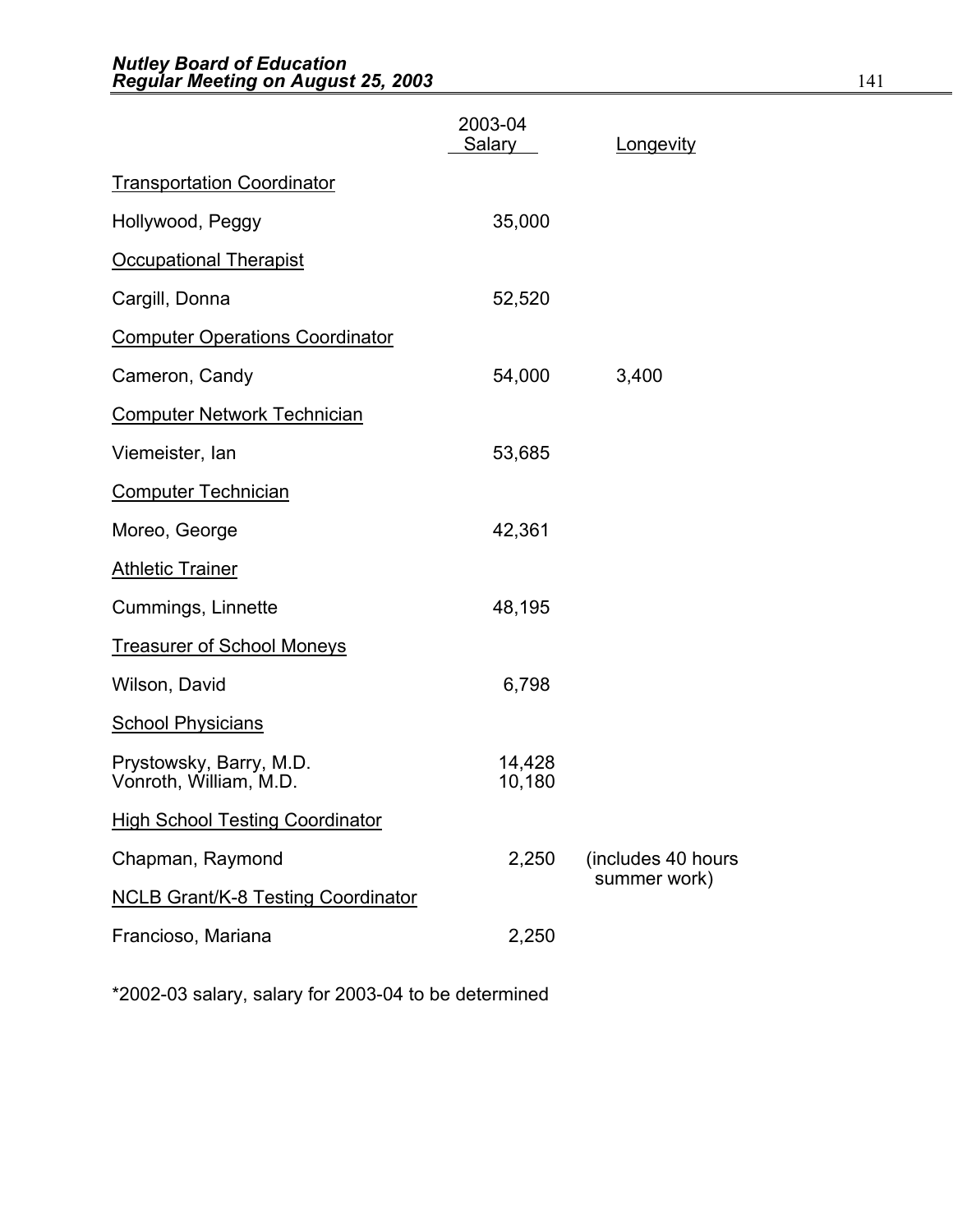### 35. **ADOPTION OF PRIORITIES - 2003-04 2003-04**

BE IT RESOLVED that the Board of Education approves the following priorities for the 2003-04 school year:

### **2003-04 CONTINUING PRIORITIES**

-Implementation of district five-year facilities plan

-Implementation of revised Board of Education policy manual

-Implementation of Technology Plan

-Implementation of state-mandated school objectives (2) for each school

-Implementation of K-6 Music Curriculum, Instrumental/Choral

-Implementation of Safe Schools Comprehensive Model/ District Emergency Management Plan

-Implementation of Art Curriculum, Grades K-8

-Implementation of Language Arts Basic Skills Curriculum, Grades 7-12

-Implementation of ESL Curriculum, Grades K-12

-Implementation of Industrial Arts Curriculum, Grades 9-12

-Implementation of New High School GPA Procedures

-Implementation of AP Language & Composition Curriculum

-Implementation of Language Arts Literacy Program, Grades<br>K-3

-Implementation of High School Science Curriculum, Grades 9-12

-Implementation of Character Education Program, Grades K- <sup>12</sup>

-Implementation of Transition Program/Clara Maass

-Implementation of World Language AP French IV Honors Course

-Implementation of AP English III Honors Course

-Implementation of High School Archeology Course

-Implementation of AP Environmental Science Honors Course

-Implementation of High School Spanish Conversational Language Culture Course

### **ADOPTION OF PRIORITIES**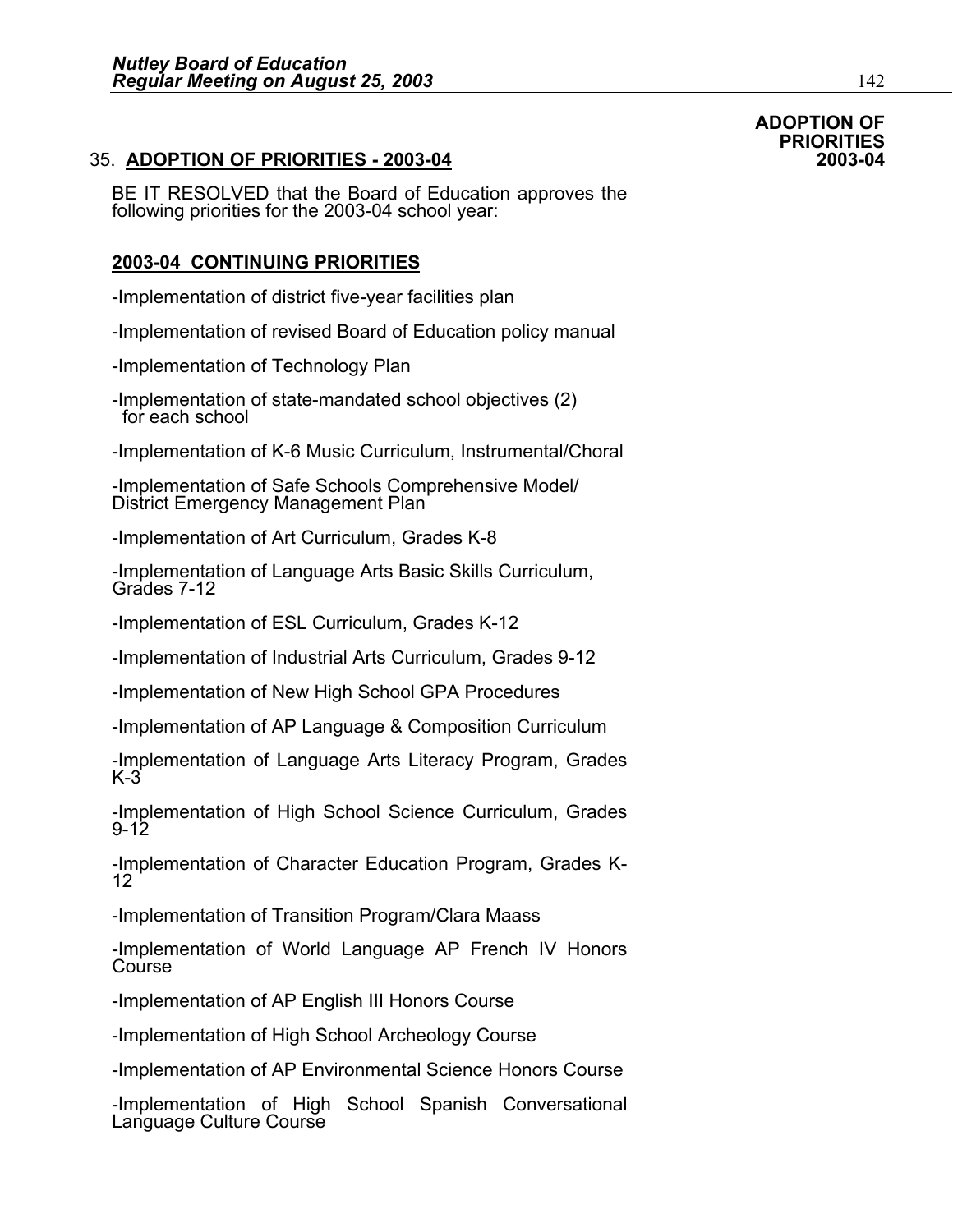-Implementation of High School Sports Marketing Course -Implementation of High School Cisco Honors Course

### **NEW PRIORITIES**

-Review of Core Curriculum Content Standards

-Review of Facilities Plan - Franklin Middle School

-Review of District Technology Program

-Review of School District Web-site Program Development

-Review of Harassment, Intimidation & Bullying Policy

-Review of New District Handbook - New Policies/Procedures

-Review of Music Curriculum, Instrumental/Choral, Grades 7- 12

-Language Arts Literacy - Guided Reading Program, Grades<br>1-6

-Review of Business Education Curriculum, Grades 7-12

-Review of Social Studies Curriculum, NJ Studies/World **Cultures** 

-Review of Alternate Instructional Strategies in Math, Grades<br>1 - 6

-Review of Family Life/Chemical Health Curriculum, Grades K-12

-Review of World Language Curriculum, Grades K-12

### **OTHER IMPORTANT CURRICULUM RELATED ITEMS**

- In-service training for K-12 faculty in Instructional Theory into Practice(ITIP)

-In-service training for K-12 faculty in language arts literacy, mathematics, science, social studies

-In-service training for K-12 staff for I & RS(Intervention and Referral Services) and 504's

-In-service training for K-12 staff in technology integration

-In-service training for K-8 staff in cultural diversity education

-In-service training in Differentiated Instruction, Grades 1-4

-In-service training in Affirmative Action Policies

-In-service training in Harassment, Intimidation and Bullying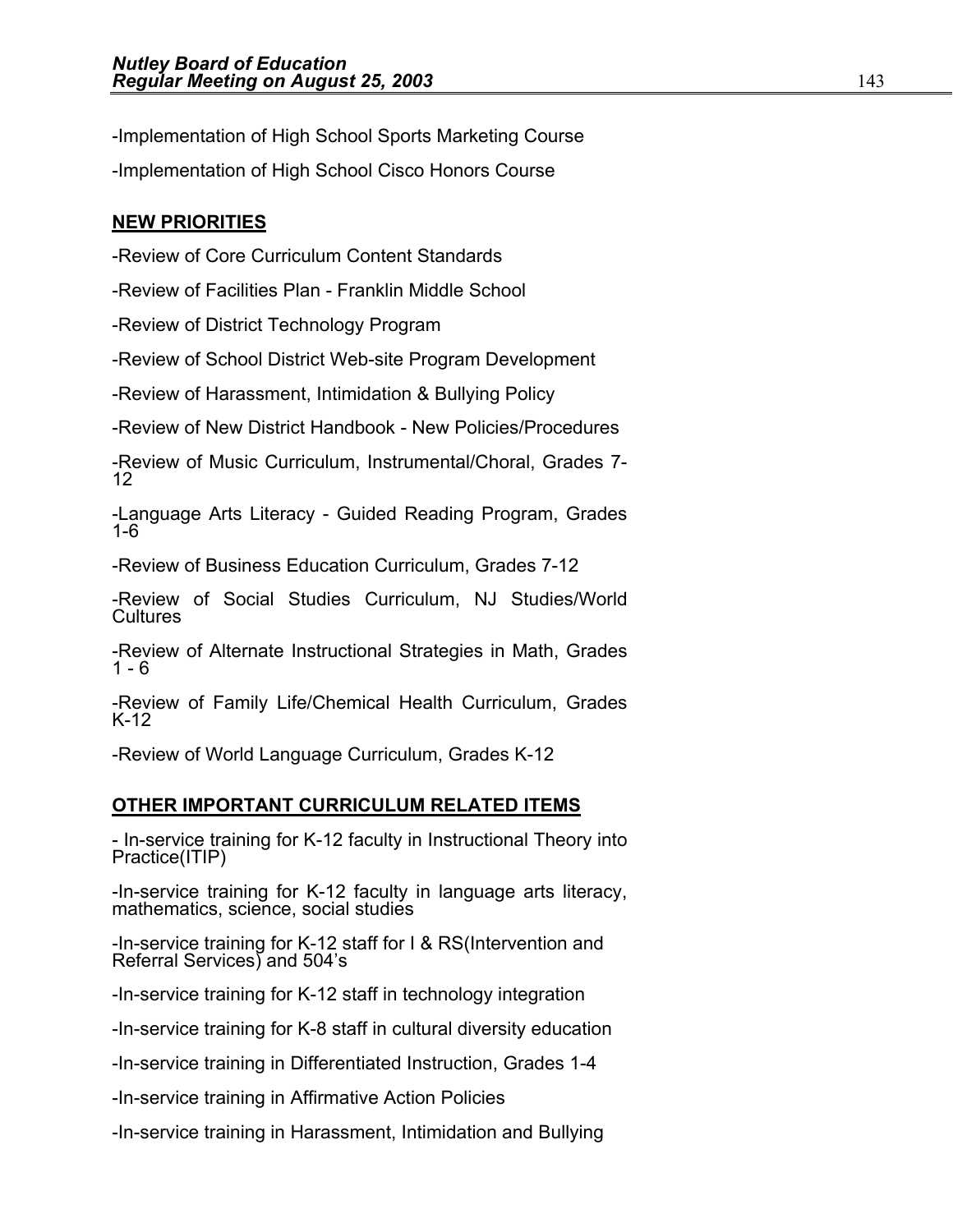-In-service in Mentoring Program

-In-service training for new elementary assessment (NJASK 3/4), GEPA, HSPA and Terra Nova Tests

### **BOARD SECRETARY'S RESOLUTIONS** SECRETARY'S

Trustee Parisi moved and Trustee Genitempo seconded a motion that the Board approves the Board Secretary's Resolutions numbers 1 through 9 as listed below. Upon being put to a roll call vote the resolutions were unanimously approved.

1. BILLS AND MANDATORY PAYMENTS<br>BE IT RESOLVED that the Board of Education approves the **PAYMENTS** payment of bills and mandatory payments dated August 25, 2003 in the total amount of \$ 1,725,586.31 (Appendix A).

## 2. **REQUESTS FOR USE OF SCHOOL BUILDINGS AND USE OF BUILDINGS B GROUNDS AND GROUNDS**

BE IT RESOLVED that the Board of Education approves the requests for the use of school buildings and grounds (Appendix B), that conform to the rules and regulations set by the Board of Education.

3. **TRANSFER SCHEDULE**<br>BE IT RESOLVED that the Board of Education approves, in **SCHEDULE** compliance with N.J.A.C. 9:20-2, the transfers in the 2002-03 budget per Transfer Schedule #13 dated July 31, 2003 in the amount of \$290,896.00 as appended (Appendix C).

#### 4. **AMENDING RESOLUTION - APPROVE SUBMISSION OF AMEND**  CONSOLIDATION APPLICATION - No Child Left Behind<br>APPLICATION Act (NCLB) - FY 2004 **Act (NCLB) - FY 2004**

BE IT RESOLVED that the Resolution - Approval of Submission of CONSOLIDATED APPLICATION - No Child Left Behind Act (NCLB) - FY 2004, approved at the July 28, 2003 meeting be revised to reflect changes in allocations and apportionments as follows:

| Title II   | \$ 5,780 (Public - \$5,047 Non-Public - \$733) |
|------------|------------------------------------------------|
| $T^*H = H$ | <b>CAO 100</b>                                 |

Title III \$ 12,429

Title IV \$ 15,055 (Public - \$13,142 Non-Public - \$1,913)

### **BOARD RESOLUTIONS**

# **BILLS &**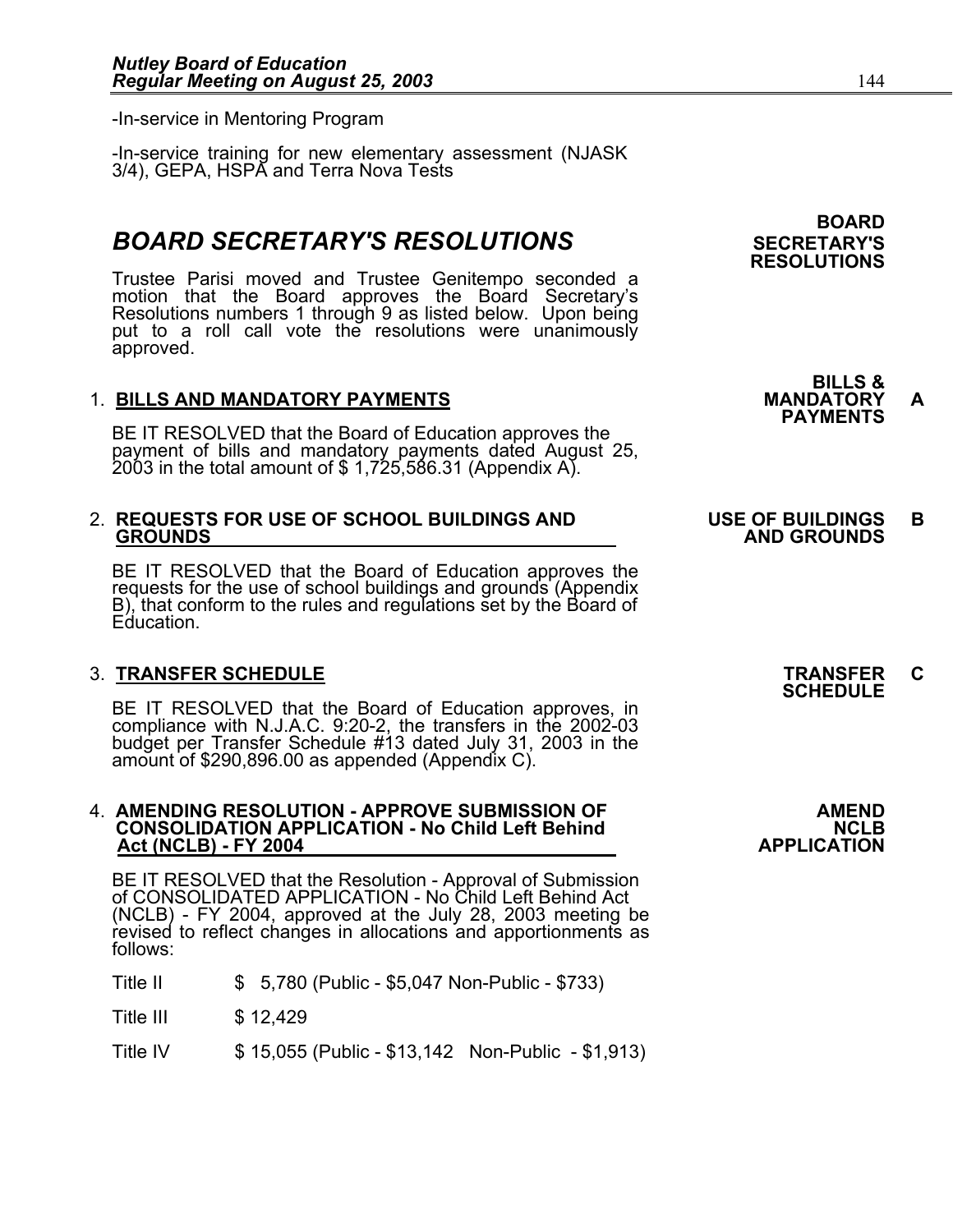## **FUNDING** 5. **ACCEPT NOTICE OF FUNDING FOR NONPUBLIC CHAPTER SCHOOLS - Chapter 192/193 - 2003-04 School Year 192/193**

BE IT RESOLVED that the Board of Education accepts notice of funding for nonpublic school services for the 2003-04 school year as follows:

Chapter 192 \$ 98,566<br>Chapter 193 104,902 Chapter 193 104,902 **ACCEPT ACCEPT** 

## 6. **ACCEPTANCE OF ADDITIONAL EXTRAORDINARY FUNDS FOR STATE AID and USE OF FUNDS FOR TAX RELIEF TAX RELIEF**

WHEREAS, the Nutley Board of Education has received <u>additional</u> Extraordinary Aid from the State of New Jersey<br>pursuant to budget language in the recently adopted State<br>budget for Fiscal 2003/04, and

WHEREAS, the state budget language provides that the additional Extraordinary Aid be used for tax relief in 2003 or 2004, and

WHEREAS, the additional Extraordinary aid for the Nutley School district amounts to \$141,575.

NOW THEREFORE BE IT RESOLVED, that the Nutley Board of Education does hereby accept these funds and directs the Superintendent and School Business Administrator to appropriate the additional aid received in the amount of \$141,575 for the purpose of reducing taxes in the 2004 tax<br>year. Such appropriation shall be consistent with guidance year. Such appropriation shall be consistent with guidance and direction as provided by the Commissioner of Education, Department of Finance.

# 7. **ACCEPTANCE OF NOTIFICATION OF GRANT AWARD - NOTICE FOR Carl D. Perkins Vocational & Technical Education Act PERKINS GRANT of 1998 - Secondary - FY 2004**

BE IT RESOLVED that the Board of Education accepts notification of grant award for Carl D. Perkins Vocational & Technical Education Act of 1998 - Secondary for FY 2004 in the amount of \$21,215.

## 8. ACCEPTANCE OF BUS & TRUCK LEASE PURCHASE **PURCHASE REASE PURCHASE**<br>AGREEMENT

WHEREAS the Nutley Board of Education has determined that a true and very real need exists for the acquisition of the Equipment described in the Municipal Lease Purchase Agreement with Commerce Bank, and

WHEREAS the Nutley Board of Education has taken the necessary steps, including any legal bidding requirements, under applicable law to arrange for the acquisition of such Equipment.

**ACCEPT BUS & LEASE** 

**AIDE FOR** 

# **ACCEPT<br>NOTICE FOR**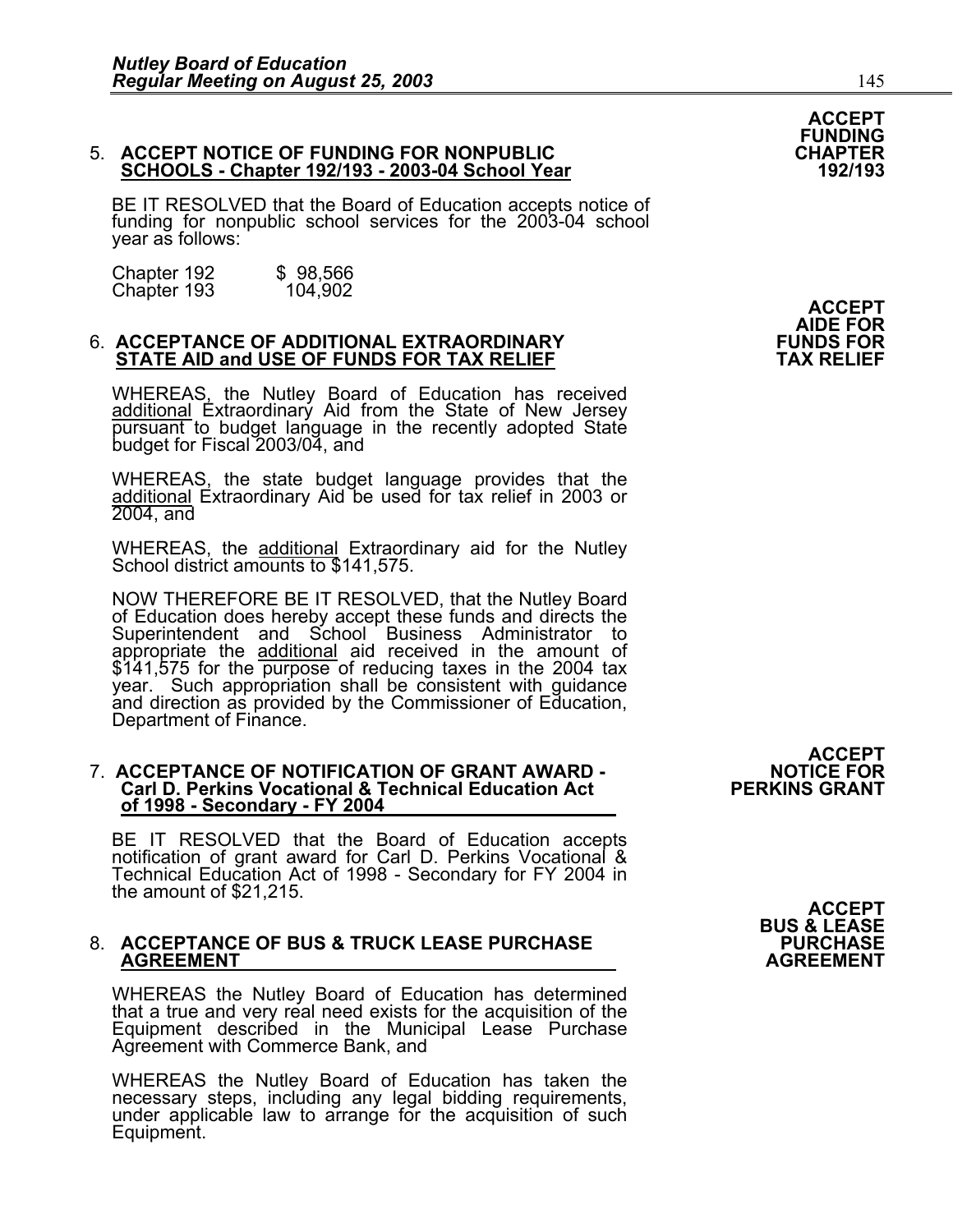BE IT RESOLVED, by the Nutley Board of Education that the terms of said Lease Purchase Agreement are in the best interests of Nutley Board of Education for the acquisition of such Equipment, and the Nutley Board of Education designates and confirms the School Business Administrator/Board Secretary, James Mallen to execute and deliver, the Lease Purchase Agreement. **JOINT** 

### 9. **JOINT TRANSPORTATION AGREEMENT AGREEMENT**

BE IT RESOLVED that the Board of Education approves a Joint Transportation Agreement with the Belleville Board of Education to provide transportation for two special education students from Belleville to ECLC, Chatham, NJ on Nutley bus route #12,<br>effective September 1, 2003 through June 30, 2004 at a per diem cost of \*\$65.00. (Subject to approval of the County Superintendent of Schools).

\*An additional charge of \$10 per diem will be added for each additional student on an established route.

### **COMMITTEE REPORTS REPORTS**

- Trustee Cafone Construction Committee
- Trustee Viola <sup>-</sup> Community Relations Committee<br>Trustee Parisi Policy Committee
- Trustee Parisi Policy Committee<br>Trustee Parisi Priorities Committ President Alamo - Facilities Committee<br>President Alamo - Alternate Funding Co
	-
	- Priorities Committee
	-
	- Alternate Funding Committee

### **HEARING OF CITIZENS CITIZENS**

Resident Chrys Carlo asked questions regarding students' video taping during the summer and the specifics of the Community Relations and Priorities Committees.

Resident Steve Picciano questioned whether the Board should consider safety fencing around the trailers parked at Nutley High School. He also asked for the details regarding temporary parking at Franklin School.

Hearing no further comments, President Alamo closed this portion of the meeting.

### **OLD BUSINESS OLD BUSINESS**

None

### **NEW BUSINESS NEW BUSINESS**

Trustee Restaino stated that several years ago the Board committed to provide a program dealing with the media arts for



## **HEARING OF**